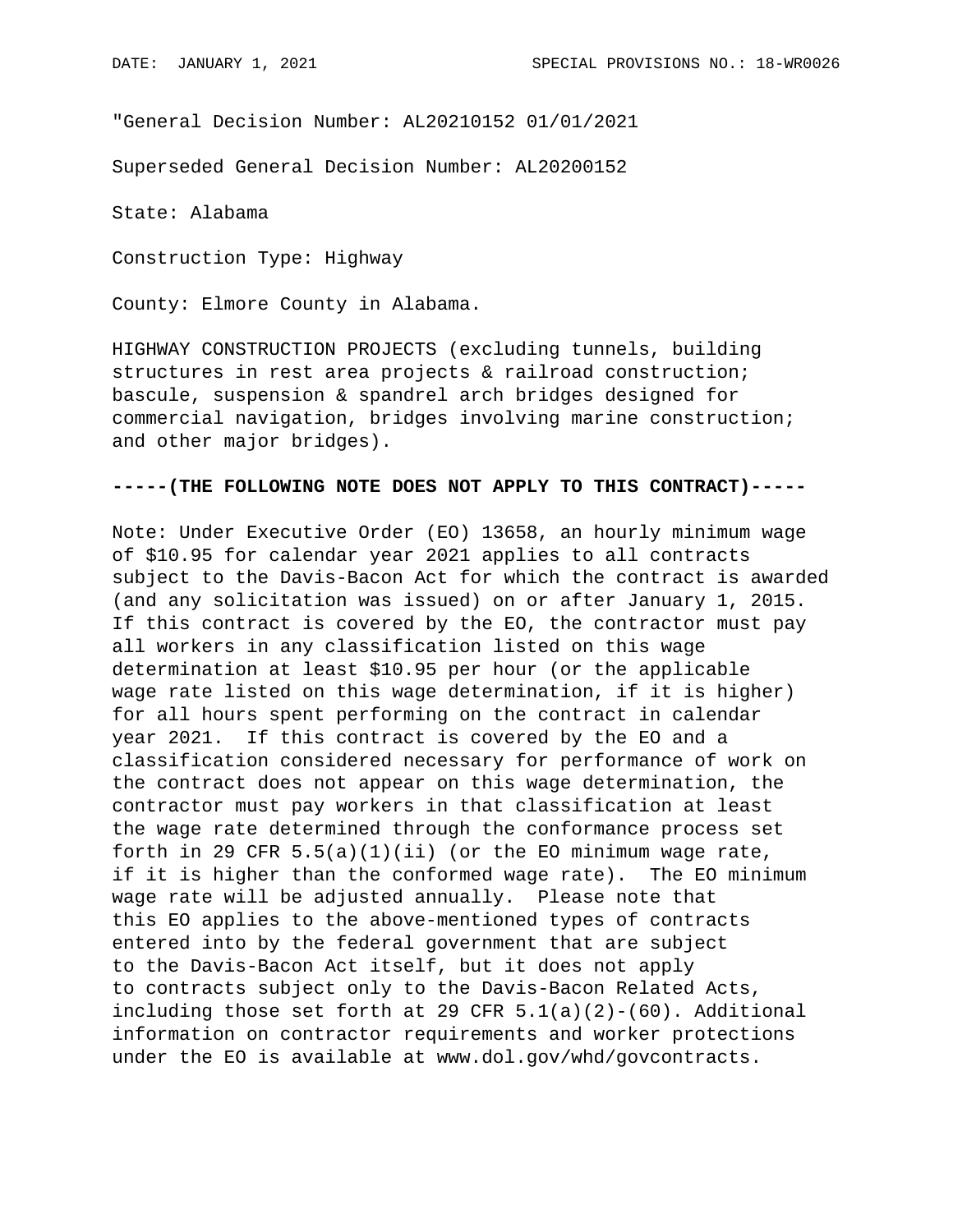| Modification Number | Publication Date |  |
|---------------------|------------------|--|
|                     | 01/01/2021       |  |

ELEC0505-001 09/01/2019

|                         | Rates | Fringes |  |
|-------------------------|-------|---------|--|
| ELECTRICIAN\$ 27.34     |       | 3%+8.61 |  |
| SUAL2019-031 11/13/2019 |       |         |  |

|                                                                      | Rates | Fringes |
|----------------------------------------------------------------------|-------|---------|
| CARPENTER (Form Work Only)\$ 16.27                                   |       | 0.00    |
| CEMENT MASON/CONCRETE FINISHER\$ 15.18                               |       | 0.00    |
| HIGHWAY/PARKING LOT STRIPING:<br>Operator (Striping Machine)\$ 19.82 |       | 0.00    |
| HIGHWAY/PARKING LOT STRIPING:<br>Truck Driver (Line Striping         |       |         |
| $True k$ )\$ 14.55                                                   |       | 0.00    |
| IRONWORKER, REINFORCING\$ 16.20                                      |       | 0.00    |
| IRONWORKER, STRUCTURAL\$ 22.40                                       |       | 0.00    |
| LABORER GRADE CHECKER\$ 14.08                                        |       | 0.00    |
| LABORER: Asphalt, Includes<br>Raker, Shoveler, Spreader and          |       |         |
| Distributor\$ 13.11                                                  |       | 0.00    |
| LABORER: Common or General\$ 11.78                                   |       | 0.00    |
| LABORER: Mason Tender -                                              |       |         |
| Cement/Concrete\$ 12.56                                              |       | 0.00    |
| LABORER: Pipelayer\$ 12.59                                           |       | 0.00    |
| LABORER: Erosion Control\$ 12.50                                     |       | 0.00    |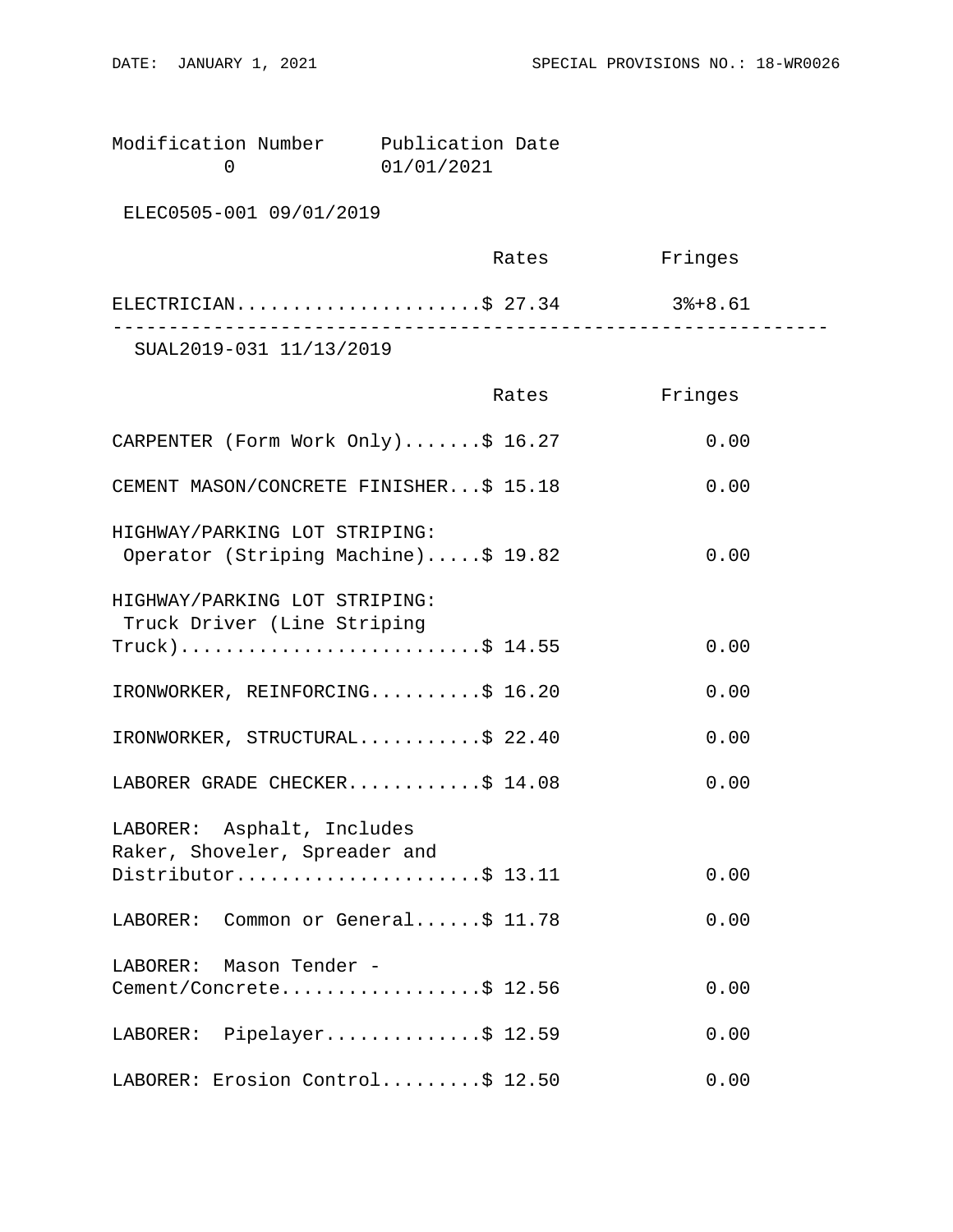|                  | OPERATOR: Asphalt Spreader\$ 16.00                            | 0.00  |
|------------------|---------------------------------------------------------------|-------|
| OPERATOR:        | Backhoe/Excavator/Trackhoe\$ 16.28                            | 0.00  |
|                  | OPERATOR: Bobcat/Skid<br>Steer/Skid Loader\$ 13.88            | 0.00  |
| OPERATOR:        | $\texttt{Broom}/\texttt{Sweeper} \dots \dots \dots \$ 14.57$  | 0.00  |
|                  | OPERATOR: Bulldozer\$ 14.46                                   | 0.00  |
| OPERATOR:        | Crane\$ 23.10                                                 | 0.00  |
| OPERATOR:        | Distributor\$ 16.12                                           | 0.00  |
| OPERATOR:        | Drill\$ 26.73                                                 | 11.25 |
|                  | OPERATOR: Grader/Blade\$ 17.98                                | 0.00  |
| OPERATOR:        | Loader\$ 15.55                                                | 0.00  |
|                  | OPERATOR: Material Transfer<br>Vehicle\$ 16.60                | 0.00  |
|                  | OPERATOR: Mechanic\$ 18.59                                    | 0.00  |
|                  | OPERATOR: Milling Machine\$ 15.79                             | 0.00  |
|                  | OPERATOR: Oiler\$ 16.83                                       | 0.00  |
|                  | OPERATOR: Paver (Asphalt,<br>Aggregate, and Concrete)\$ 15.96 | 0.00  |
|                  | OPERATOR: Roller\$ 14.61                                      | 0.00  |
| OPERATOR:        | $Scraper \ldots \ldots \ldots \ldots \$ 13.30                 | 0.00  |
|                  | PAINTER (Brush and Roller)\$ 15.97                            | 1.27  |
| TRAFFIC CONTROL: | $Flagger \ldots \ldots$ \$ 15.13                              | 0.00  |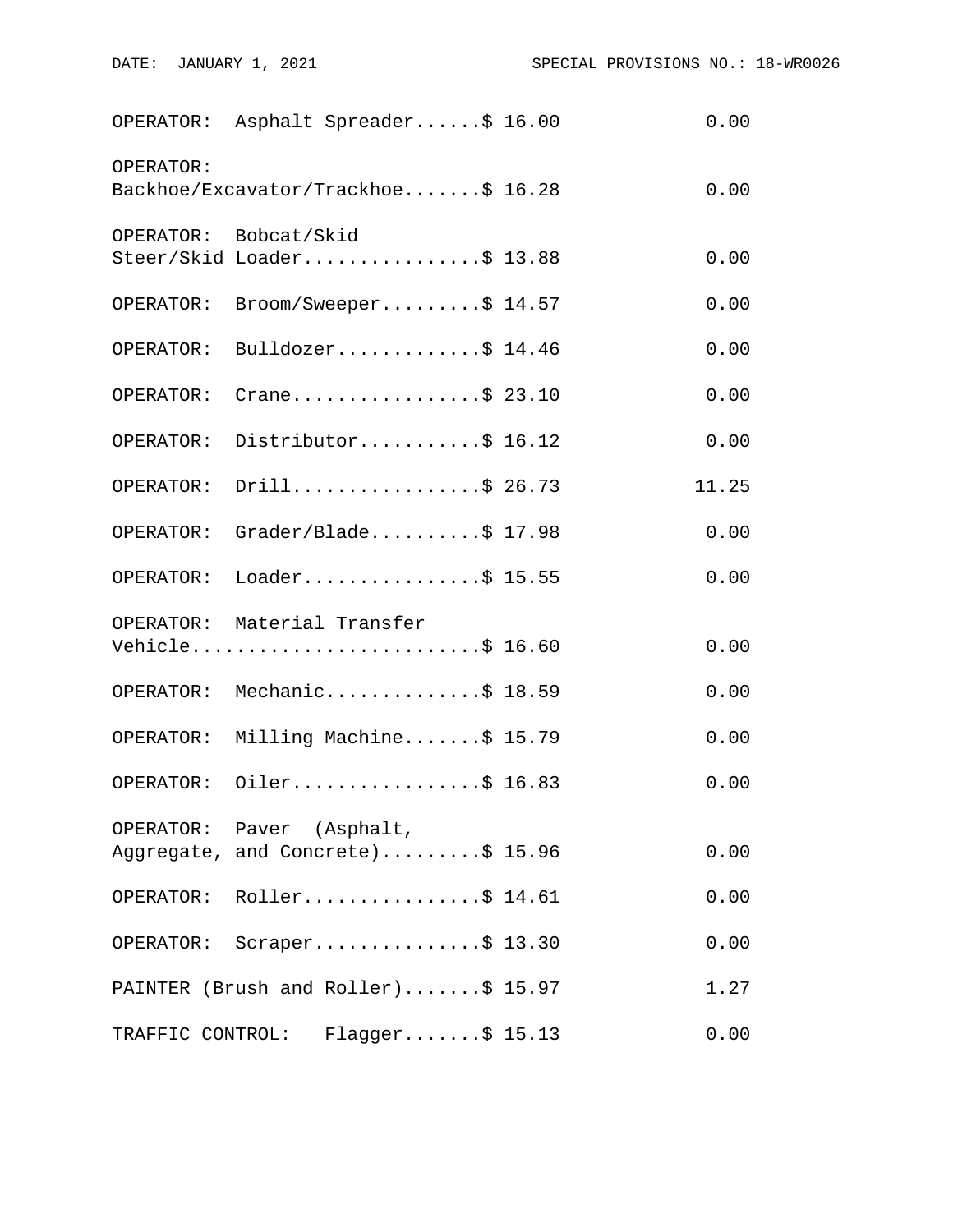| TRAFFIC CONTROL:           |                                     |  |      |
|----------------------------|-------------------------------------|--|------|
| Laborer-Cones/             |                                     |  |      |
| Barricades/Barrels -       |                                     |  |      |
|                            | Setter/Mover/Sweeper\$ 16.34        |  | 0.00 |
|                            | TRUCK DRIVER: Dump Truck\$ 13.39    |  | 0.00 |
|                            | TRUCK DRIVER: Flatbed Truck\$ 15.00 |  | 0.00 |
|                            | TRUCK DRIVER: Lowboy Truck\$ 17.50  |  | 0.00 |
| TRUCK DRIVER: Semi-Trailer |                                     |  |      |
|                            | $True k$ \$ 15.56                   |  | 0.00 |
|                            | TRUCK DRIVER: Water Truck\$ 13.50   |  | 0.00 |
|                            |                                     |  |      |

WELDERS - Receive rate prescribed for craft performing operation to which welding is incidental.

## ================================================================

Note: Executive Order (EO) 13706, Establishing Paid Sick Leave for Federal Contractors applies to all contracts subject to the Davis-Bacon Act for which the contract is awarded (and any solicitation was issued) on or after January 1, 2017. If this contract is covered by the EO, the contractor must provide employees with 1 hour of paid sick leave for every 30 hours they work, up to 56 hours of paid sick leave each year. Employees must be permitted to use paid sick leave for their own illness, injury or other health-related needs, including preventive care; to assist a family member (or person who is like family to the employee) who is ill, injured, or has other health-related needs, including preventive care; or for reasons resulting from, or to assist a family member (or person who is like family to the employee) who is a victim of, domestic violence, sexual assault, or stalking. Additional information on contractor requirements and worker protections under the EO is available at www.dol.gov/whd/govcontracts.

Unlisted classifications needed for work not included within the scope of the classifications listed may be added after award only as provided in the labor standards contract clauses (29CFR 5.5 (a) (1) (ii)).

----------------------------------------------------------------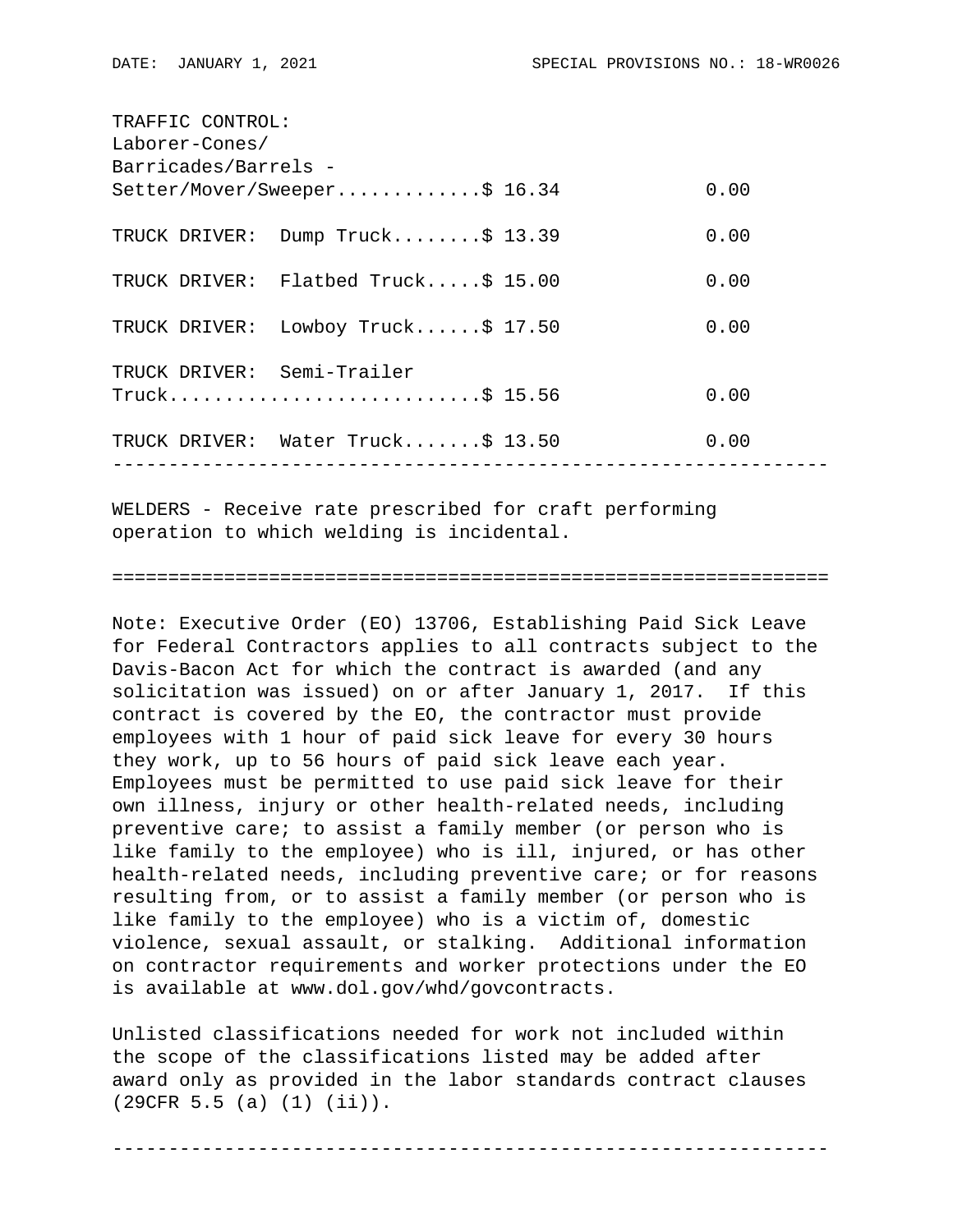The body of each wage determination lists the classification and wage rates that have been found to be prevailing for the cited type(s) of construction in the area covered by the wage determination. The classifications are listed in alphabetical order of ""identifiers"" that indicate whether the particular rate is a union rate (current union negotiated rate for local), a survey rate (weighted average rate) or a union average rate (weighted union average rate).

Union Rate Identifiers

A four-letter classification abbreviation identifier enclosed in dotted lines beginning with characters other than ""SU"" or ""UAVG"" denotes that the union classification and rate were prevailing for that classification in the survey. Example: PLUM0198-005 07/01/2014. PLUM is an abbreviation identifier of the union which prevailed in the survey for this classification, which in this example would be Plumbers. 0198 indicates the local union number or district council number where applicable, i.e., Plumbers Local 0198. The next number, 005 in the example, is an internal number used in processing the wage determination. 07/01/2014 is the effective date of the most current negotiated rate, which in this example is July 1, 2014.

Union prevailing wage rates are updated to reflect all rate changes in the collective bargaining agreement (CBA) governing this classification and rate.

Survey Rate Identifiers

Classifications listed under the ""SU"" identifier indicate that no one rate prevailed for this classification in the survey and the published rate is derived by computing a weighted average rate based on all the rates reported in the survey for that classification. As this weighted average rate includes all rates reported in the survey, it may include both union and non-union rates. Example: SULA2012-007 5/13/2014. SU indicates the rates are survey rates based on a weighted average calculation of rates and are not majority rates. LA indicates the State of Louisiana. 2012 is the year of survey on which these classifications and rates are based. The next number, 007 in the example, is an internal number used in producing the wage determination. 5/13/2014 indicates the survey completion date for the classifications and rates under that identifier.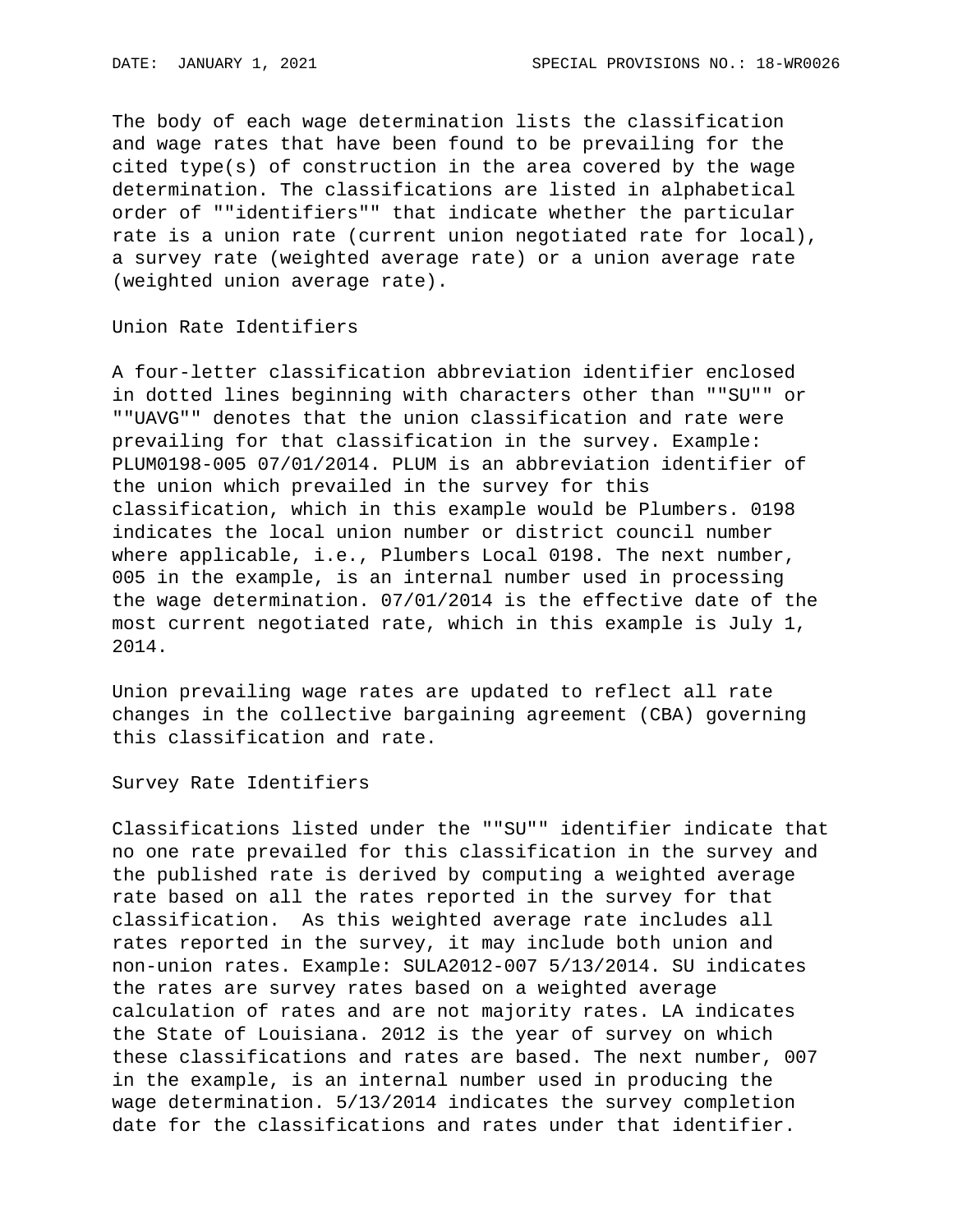Survey wage rates are not updated and remain in effect until a new survey is conducted.

Union Average Rate Identifiers

Classification(s) listed under the UAVG identifier indicate that no single majority rate prevailed for those classifications; however, 100% of the data reported for the classifications was union data. EXAMPLE: UAVG-OH-0010 08/29/2014. UAVG indicates that the rate is a weighted union average rate. OH indicates the state. The next number, 0010 in the example, is an internal number used in producing the wage determination. 08/29/2014 indicates the survey completion date for the classifications and rates under that identifier.

A UAVG rate will be updated once a year, usually in January of each year, to reflect a weighted average of the current negotiated/CBA rate of the union locals from which the rate is based.

----------------------------------------------------------------

## WAGE DETERMINATION APPEALS PROCESS

1.) Has there been an initial decision in the matter? This can be:

- \* an existing published wage determination
- \* a survey underlying a wage determination
- \* a Wage and Hour Division letter setting forth a position on a wage determination matter
- \* a conformance (additional classification and rate) ruling

On survey related matters, initial contact, including requests for summaries of surveys, should be with the Wage and Hour Regional Office for the area in which the survey was conducted because those Regional Offices have responsibility for the Davis-Bacon survey program. If the response from this initial contact is not satisfactory, then the process described in 2.) and 3.) should be followed.

With regard to any other matter not yet ripe for the formal process described here, initial contact should be with the Branch of Construction Wage Determinations. Write to: